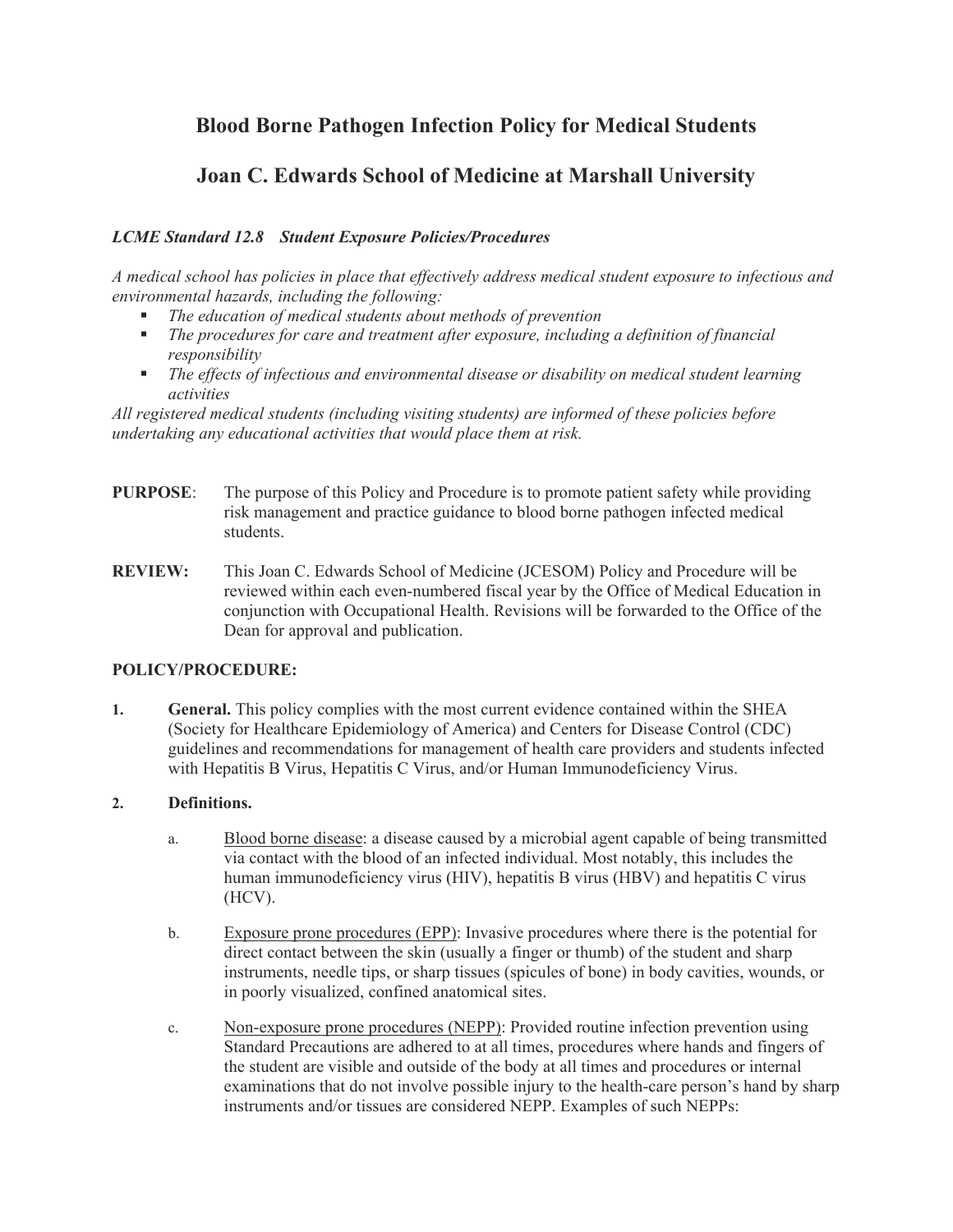- 1) Drawing blood.
- 2) Setting up and maintaining intravenous lines or central lines provided there has been no skin tunneling and the procedure is performed in a non-exposure prone manner.
- 3) Routine oral, vaginal or rectal examinations.
- 4) Minor suturing on surface of body.
- 5) Incision of external abscesses or similar lesions.

### **3. Expectations of Students.**

- a. Students are expected to be aware they will be required to participate in the care of patients with various communicable and infectious diseases including Hepatitis, HIV and AIDS.
- b. Students are ethically responsible to know their serological status with respect to blood borne pathogens and must report a positive test to the Associate Dean for Student Affairs who will inform appropriate Joan C. Edwards School of Medicine (JCEJCESOM) personnel based on a "need to know" basis, and as outlined in this policy.
	- 1) Confidentiality regarding a student's health status will be maintained to the greatest extent possible. An Expert Review Panel (defined in paragraph 6) may be consulted for guidance.
	- 2) Disclosure of student's health status may be necessary if there is reason to believe the infected student has declined or failed to follow the provisions of this policy with respect to notification of appropriate personnel or otherwise fails to respond within a reasonable amount of time to a JCESOM recommendation in accordance with this policy.
- c. Students are expected to be in a state of health such that they may competently fulfill JCESOM curricular requirements, including patient care duties, without posing a risk to themselves or others.
- d. Students are obligated to comply with Hepatitis B immunization policies and other immunization requirements as outlined by the JCESOM Office of Occupational Health.

Students are required to receive the Hepatitis B vaccine series and test positive on subsequent quantitative serology titer. Further testing will be provided for students who do not respond to a second series of the vaccine.

- e. Students are required to comply with any Hepatitis B, Hepatitis C and/or HIV testing reasonably requested by the JCESOM Marshall University Division of Occupational Health & Wellness and/or the Expert Review Panel (defined in paragraph 6).
- f. Students are required to use Standard Precautions (and additional precautions as appropriate) when engaging in the clinical care of patients.
- g. Students are required to disclose any instance in which they are potentially exposed to a blood borne pathogen in a clinical setting and provide a blood specimen if indicated.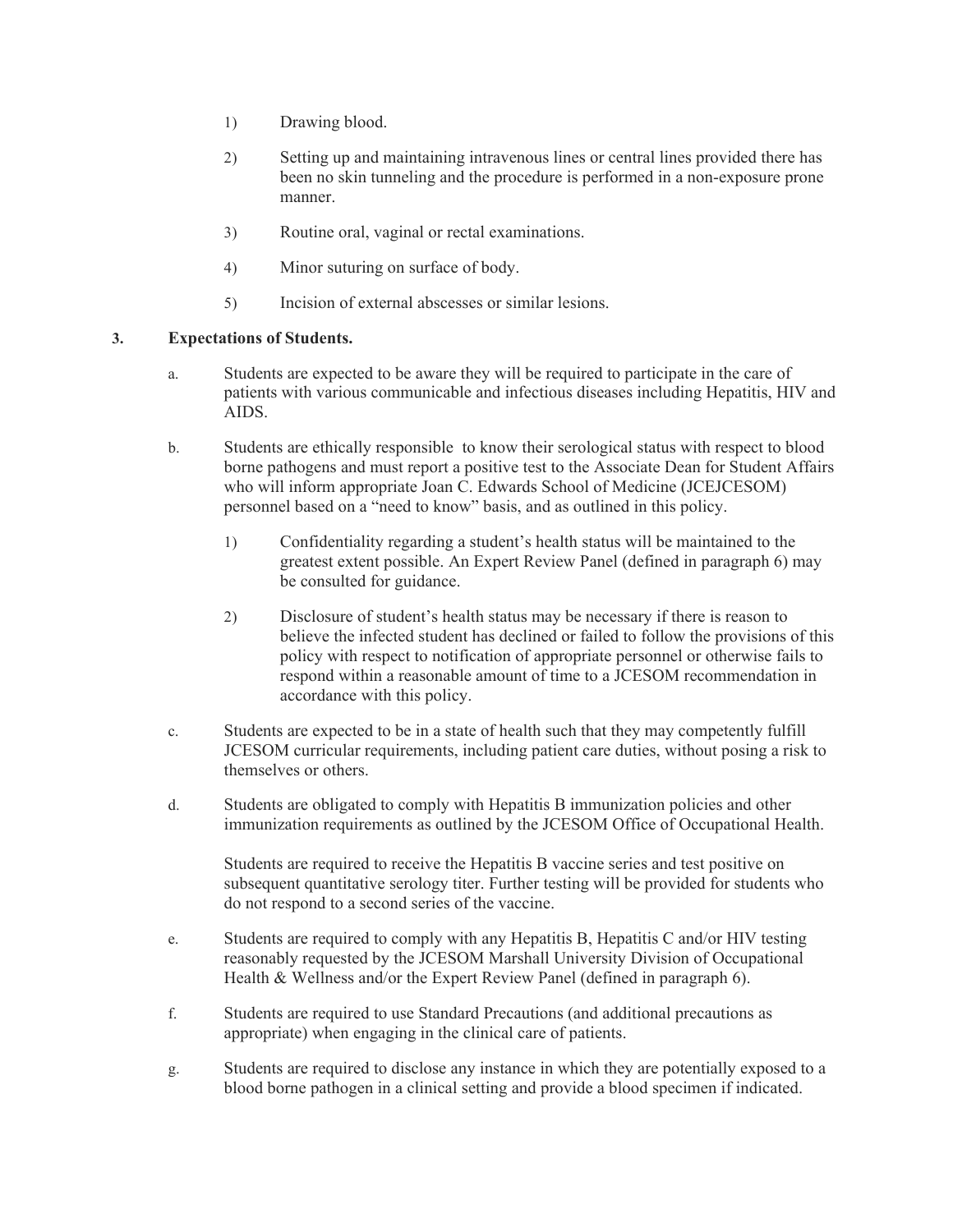#### **4. Expectations of the School of Medicine.**

- a. The JCESOM will provide education and training to all students regarding appropriate methods to prevent the transmission of communicable diseases, including blood borne pathogens, consistent with the Centers for Disease Control guidelines for standard precautions. Additional precaution procedures will be reviewed with individual students by the Marshall University Division of Occupational Health & Wellness on an as needed and case by case basis.
- b. The JCESOM will maintain confidentiality to the greatest extent possible regarding information disclosed by students concerning their serological status and disclose relevant student specific information only with appropriate consent or as otherwise outlined in this policy.

### **5. Medical students potentially exposed to a blood borne pathogen.**

Medical students who are potentially exposed to a blood borne pathogen (potentially exposed medical students) are required to seek medical attention as soon as possible after the event:

### **STEP 1: IMMEDIATE TREATMENT**

**Percutaneous (needlesticks/sharp objects) Injury** (where there is the slightest suggestion that the integrity of skin has been broken by a potentially contaminated item)

- 1. Wash wound thoroughly with a sudsy soap and running water; if water is not available use alcohol. (this first step with soap directly reduces the virus's ability to infect)
- 2. Remove any foreign materials embedded in the wound.

## **Non-intact Skin Exposure**

1. Wash skin thoroughly as in #1 above.

There is no evidence that squeezing the wound or applying topical antiseptics further reduces the risk of viral transmission.

#### **Mucous Membrane Exposure**

Irrigate copiously with tap water, sterile saline or sterile water.

#### **Intact Skin Exposure**

Exposure of intact skin to potentially contaminated material is not considered an exposure at any significant risk and is neither considered an exposed person or in need of evaluation. Thoroughly clean and wash exposed intact skin.

## **STEP 2: EXPOSURE PROTOCOL**

- 1. Report the exposure to a supervisor (faculty or resident preceptor or other responsible person)
- 2. During regular business hours, report to Marshall University Division of Occupational Health & Wellness located in the Family Medicine Dept. If exposure occurs after hours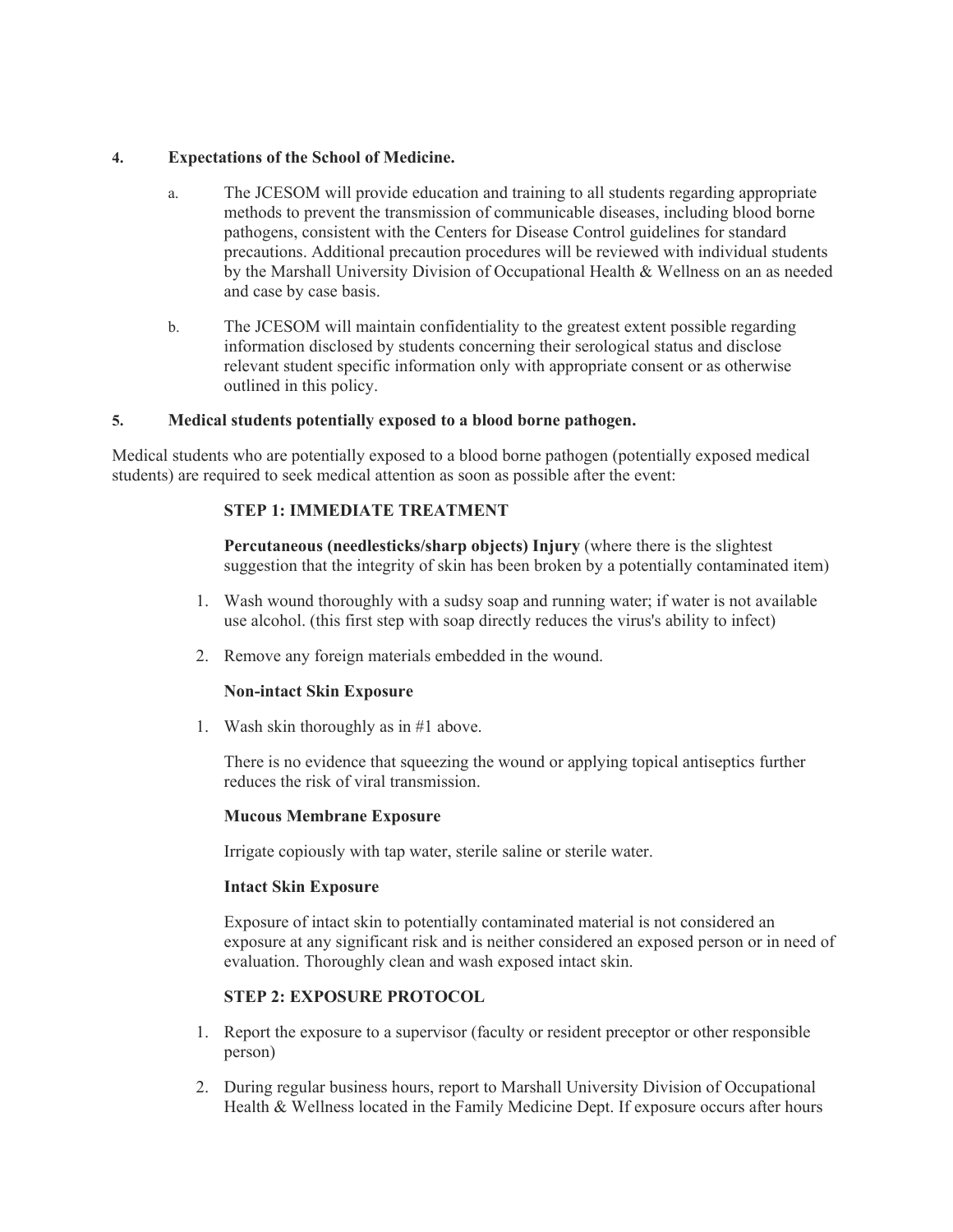or off site, report this to your immediate supervisor and go the nearest Emergency Department and follow their school/hospital-specific policy.

3. After treatment in the Emergency Department, call JCESOM Division of Occupational Health & Wellness at 304-691-1187 to report your incident and coordinate any follow-up care needed.



#### **6. Expert Review Panel.**

- a. An Expert Review Panel will be convened to review, make recommendations, and monitor the status of a student infected with a blood borne pathogen. The members of the Expert Review Panel may be selected from, but not necessarily limited to, the Associate Deans for Academic and Student Affairs, an infectious disease and/or hospital epidemiology specialist, a liver disease specialist (e.g., gastroenterologist/hepatologist) with expertise in blood borne pathogens and their infectivity, the Director of the JCESOM Division of Occupational Health and Wellness, a person with Bioethics experience, and JCESOM Marshall University legal counsel.
- b. A student infected with a blood borne pathogen shall apply for Americans with Disabilities (ADA) status based on their medical condition, in accordance with the Marshall University Office of Disability Services. The Expert Review Panel will assist in making recommendations regarding appropriate alterations to the learning environment necessary to prevent the student from participating in Exposure Prone Procedures (EPPs), such as those encountered on clinical rotations that involve surgery or other invasive procedures, without jeopardizing the students' medical education.
- c. The Expert Review Panel will designate contact personnel in clinical departments that perform EPPs. As appropriate, students will be directed to notify such personnel of his/her disease status, and any applicable restrictions that were recommended by the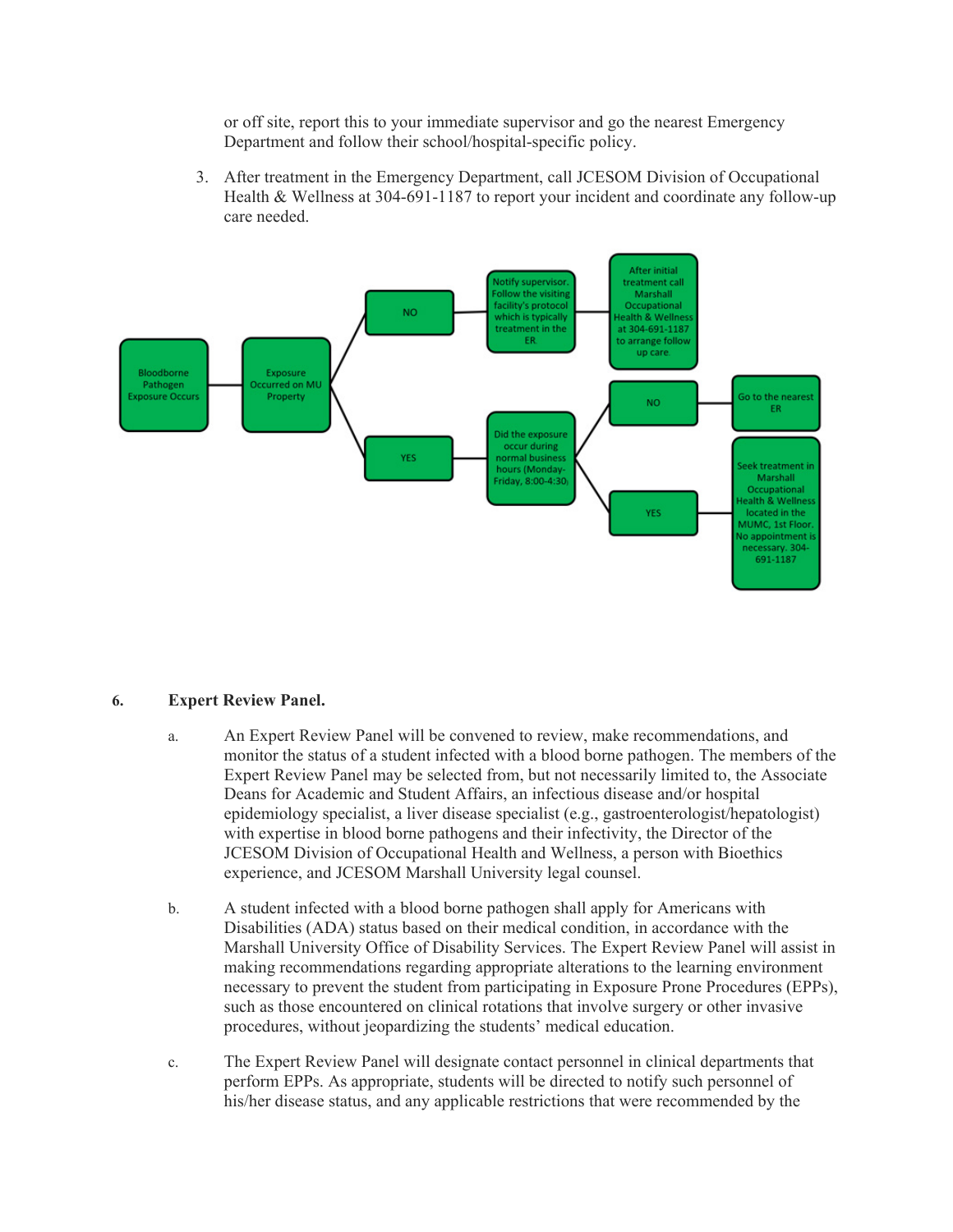Expert Review Panel according to the CDC and SHEA guidelines.

If a student with a communicable blood borne infection fails to notify the appropriate designated department personnel in a timely fashion, and the student's participation in educational activities in that department are imminent, the Associate Dean of Student Affairs will proceed with disclosure of a student's health status to ensure appropriate clinical environment and patient safety procedures are followed.

- d. The Expert Review Panel will develop a plan of counseling and advice to assist an infected student regarding clinical practice and career choices. This information will be discussed with the student by the Associate Dean of Student Affairs and/or the Director of the JCESOM Marshall University Division of Occupational Health and Wellness.
- e. The Expert Review Panel will evaluate the student's status and continued testing and/or treatment as indicated in the guidelines outlined in this policy.

#### **7. Medical students infected with blood borne pathogens.**

- a. Medical students infected with a blood borne pathogen (infected medical students) are professionally and ethically obligated to inform the Associate Dean for Student Affairs of any blood borne infection.
- b. Infected medical students may pursue their studies only as long as their continued involvement in the curriculum does not pose a health or safety hazard to themselves or others.
- c. Infected medical students will have their condition reviewed and monitored by an Expert Review Panel at the request of the Associate Dean for Student Affairs.
- d. Infected medical students may have their clinical duties or clinical exposure modified, limited, or abbreviated based on recommendations from the Expert Review Panel and as outlined in CDC guidelines, particularly as clinical duties may relate to the performance of exposure prone procedures and/or based on the status of the student's blood borne infection (i.e., viral loads, etc.).
- e. Infected medical students are required to immediately disclose if he/she exposes a patient to their blood borne pathogen in a clinical setting. Pre-notification to patients is not required.
- f. Infected medical students have the right to appeal recommendations made by the Expert Review Panel by submitting, in writing, a proposed amendment to the recommendations and the rationale(s) supporting such amendment(s). The student may submit additional documentation from his/her personal physician or other healthcare provider(s) in support of their appeal.
	- 1) Appeals must be submitted to the Expert Review Panel within ten (10) business days of the student receiving written notification of the Expert Review Panel's recommendations. A response to an appeal will be forwarded to the student within fifteen (15) business days of receipt of the written appeal.
	- 2) If a student's appeal is denied by the Expert Review Panel, the student may appeal that decision, in writing, within five (5) business days to the JCESOM Dean.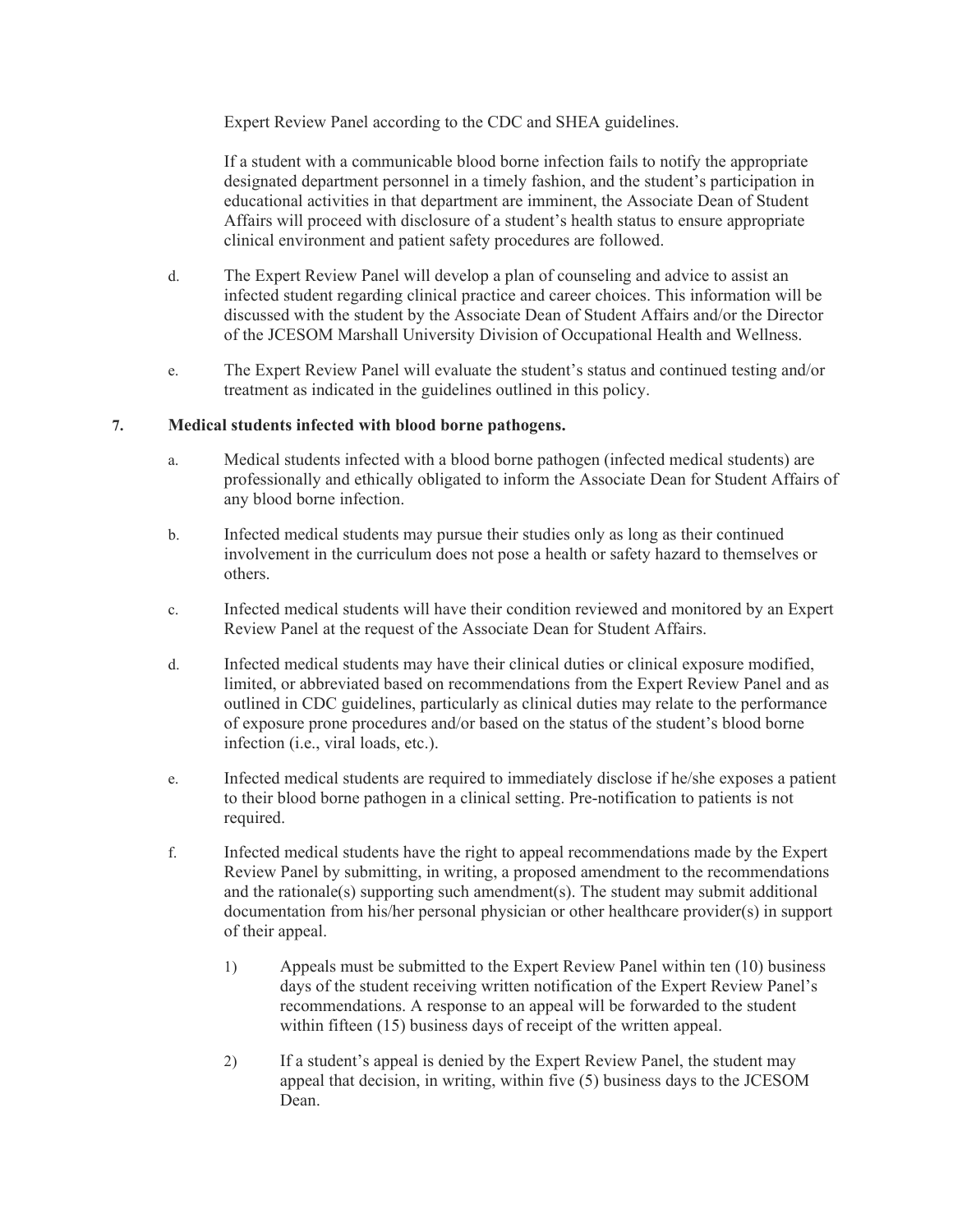- a) The Dean will review the student's written appeal, the recommendation(s) of the Expert Review Panel, and all supporting documentation.
- b) The Dean will either issue a decision alone, or appoint an Appeals Committee comprised of three tenured faculty members to determine the outcome of the appeal, within ten (10) business days of receipt of the written appeal.
- c) The Associate Dean of Student Affairs (or designee) will serve as an exofficio member of the Appeals Committee.
- d) The Appeals Committee will be convened by the Associate Dean for Student Affairs within ten (10) business days after appointment to consider the student's appeal. This Committee shall base its decision upon the documentation submitted. The student may not appear in person individually, or by representative.
- e) The Chair of the Appeals Committee will provide the Dean with the Committee's recommendation within ten (10) business days after the Committee convenes to consider the appeal.
- f) The Dean will review the recommendation of the Appeals Committee and issue a final decision within ten (10) business after receipt of the Appeals Committee's recommendation.
- g) The decision of the Dean shall be final.

#### **8. General guidelines for medical students infected with blood borne pathogens.**

- a. Students should not be prohibited from participating in patient care activities solely on the basis of their blood borne pathogen infection. Viral load burden may determine if a student should be restricted from performing certain exposure prone procedures (see paragraph 10).
- b. Using Standard Precautions, an infected medical student may perform routine physical examinations provided there is no evidence of open or healing wounds, or eczema on the student's hands.
- c. If the skin of the hands is intact, and there are no wounds or skin lesions, then in examining a body orifice (oral, vaginal or rectal), an infected medical student must wear gloves as per Standard Precautions.
- d. If the skin of the hands is not intact, whether from a healing laceration, or from any skin condition interfering with the normal protection afforded by intact skin, or cannot be covered with an appropriate barrier, the infected student should not provide direct patient contact until he/she received effective treatment and the condition is resolved.
- e. Infected students may conduct exposure prone procedures (EPPs) if a low or undetectable viral load is documented through regular testing by the provider monitoring the student's disease status at least every six (6) months unless higher viral levels or other health circumstance requires more frequent testing (e.g. addition or modification of drug therapy testing). Viral load testing results should be submitted to the Expert Review Panel by the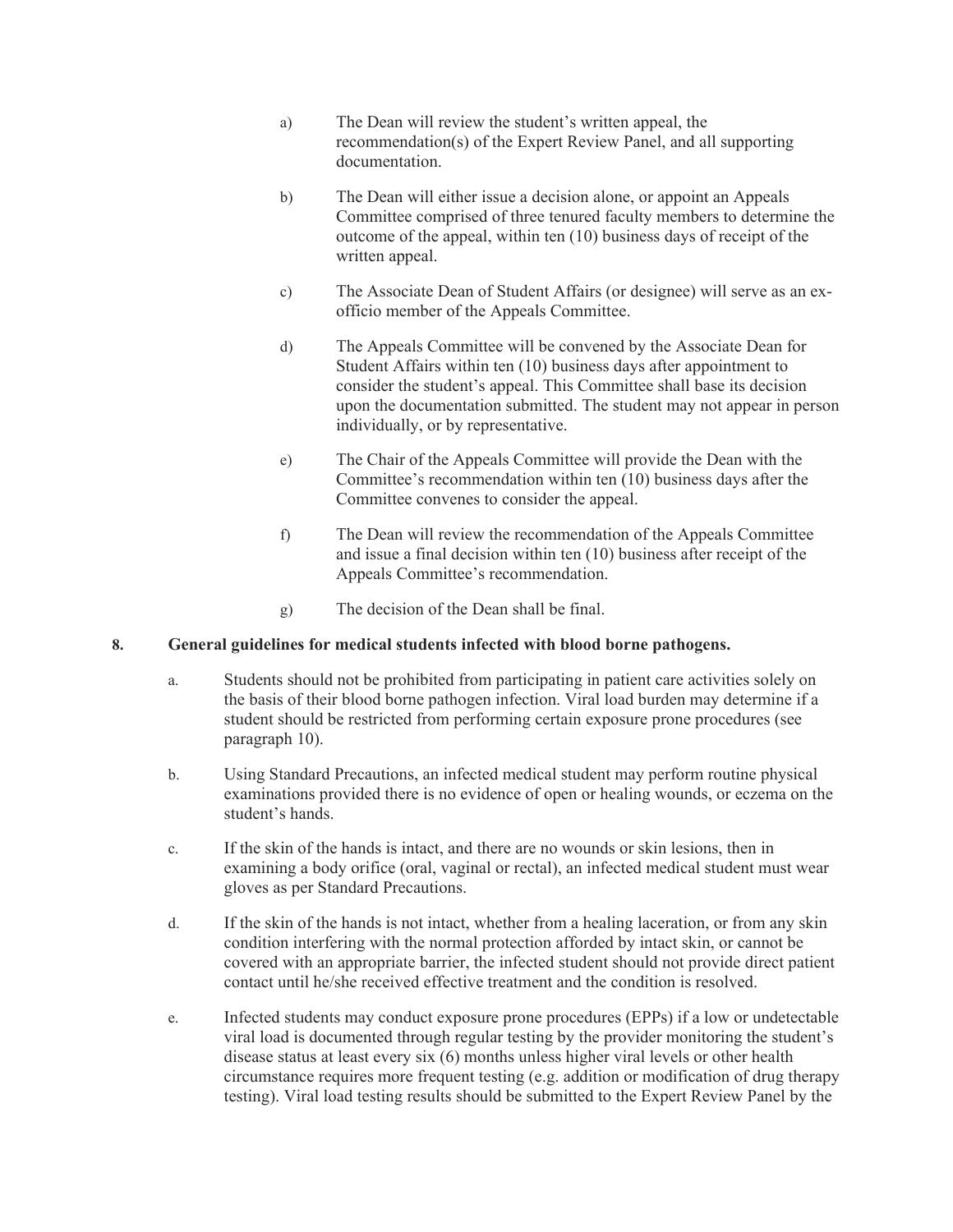monitoring provider. Learning environment adjustments, restrictions, and subsequent monitoring, if warranted, will be recommended by the Expert Review Panel in accordance with the guidelines outlined in this policy and that information will be conveyed to the student by the Associate Dean of Student Affairs and/or the monitoring provider.

- f. No additional restrictions are recommended for infected medical students under the following circumstances (other than those outlined herein):
	- 1) The infected medical student follows the policies and procedures outlined by the JCESOM regarding clinical practice.
	- 2) The infected medical student maintains regular follow-up care and treatment as directed by a provider who has expertise in the management of his/her infection, (e.g. Infectious Disease physician or Hepatologist), allows his/her provider to communicate with the Expert Review Panel about the student's health status, and undergoes testing every six (6) months or as otherwise prescribed to demonstrate the maintenance of a viral burden of less than the recommended threshold.
	- **3)** The infected student practices optimal infection control precautions and strictly adheres to the recommended practices, including the routine use of doublegloving for Category ll and Category lll procedures and frequent glove changes every three (3) hours, particularly if performing technical tasks known to compromise glove integrity.

### **9. Categorization of Health Care Associated Procedures According to Level of Risk for Blood Borne Pathogen Transmission as Outlined in the Current SHEA Guidelines and CDC Recommendations.**

- a. Category l: Procedures with minimal risk.
	- 1) Regular history taking and/or physical exam, including routine gloved oral, vaginal, or rectal examinations.
	- 2) Minor surface suturing.
	- 3) Elective peripheral phlebotomy.
	- 4) Lower gastrointestinal tract endoscopic procedures, such as sigmoidoscopy and colonoscopy.
	- 5) Hands–off supervision during surgical procedures and computer-aided remote robotic surgical procedures.
	- 6) Psychiatric evaluations.
- b. Category ll: Procedures for which blood borne virus transmission is theoretically possible but unlikely.
	- 1) Locally anesthetized ophthalmologic surgery.
	- 2) Locally anesthetized operative and prosthetic procedures.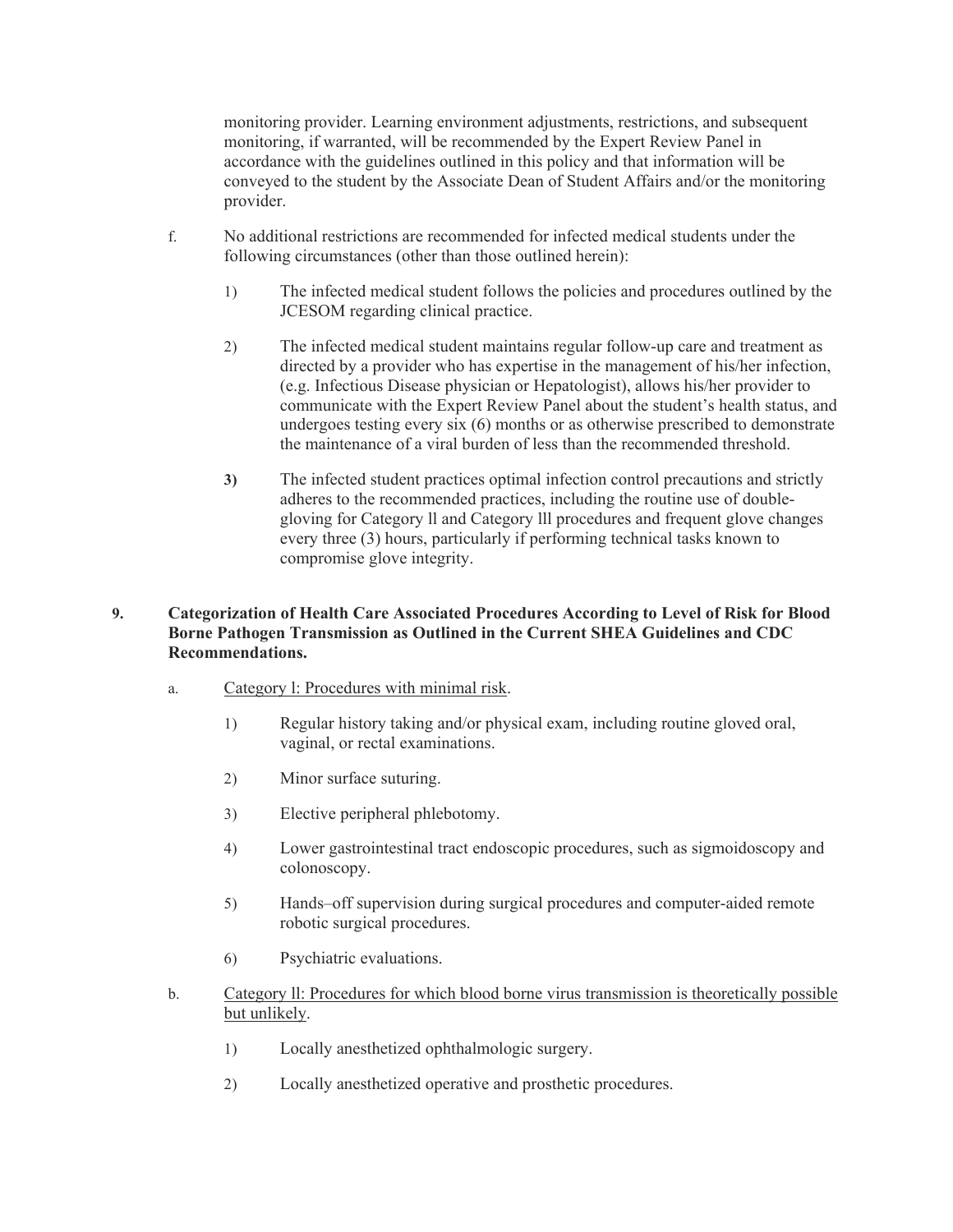- 3) Minor local procedures (e.g., skin excision, abscess drainage, biopsy, and use of laser) under local anesthesia, often under bloodless conditions.
- 4) Percutaneous cardiac procedures (e.g., angiography and catherization).
- 5) Percutaneous and other minor orthopedic procedures.
- 6) Subcutaneous pacemaker implantation.
- 7) Bronchoscopy.
- 8) Insertion and maintenance of epidural and spinal anesthesia lines.
- 9) Minor gynecological procedures (e.g. dilation and curettage, suction abortion, colposcopy, insertion and removal of contraceptive devices and implants, and collection of ova).
- 10) Male urological procedures, excluding transabdominal intrapelvic procedures.
- 11) Minor vascular procedures (embolectomy and vein stripping).
- 12) Amputations, including major limbs (e.g. hemipelvectomy and amputation of legs or arms) and minor amputations of fingers, toes, hands or feet.
- 13) Breast augmentation or reduction.
- 14) Minimum exposure plastic surgical procedures (e.g., liposuction, minor skin resection for reshaping, face lift, brow lift, blepharoplasty, and otoplasty) total and subtotal thyroidectomy and/or biopsy.
- 15) Endoscopic ear, nose and throat surgery and simple ear and nasal procedures such as stapedectomy, stapedotomy, and insertion of tympanosotomy tubes.
- 16) Ophthalmic surgery.
- 17) Assistance with uncomplicated vaginal delivery.
- 18) Laparoscopic procedures.
- 19) Thoracoscopic procedures.
- 20) Nasal endoscopic procedures.
- 21) Routine arthroscopic procedures.
- 22) Plastic surgery.
- 23) Insertion, maintenance, and drug administration into arterial and central venous lines.
- 24) Endotracheal intubation and use of laryngeal mask.
- 25) Obtainment and use of venous and arterial access devices that occur under complete antiseptic technique, using Standard Precautions, "no sharp" technique, and newly gloved hands.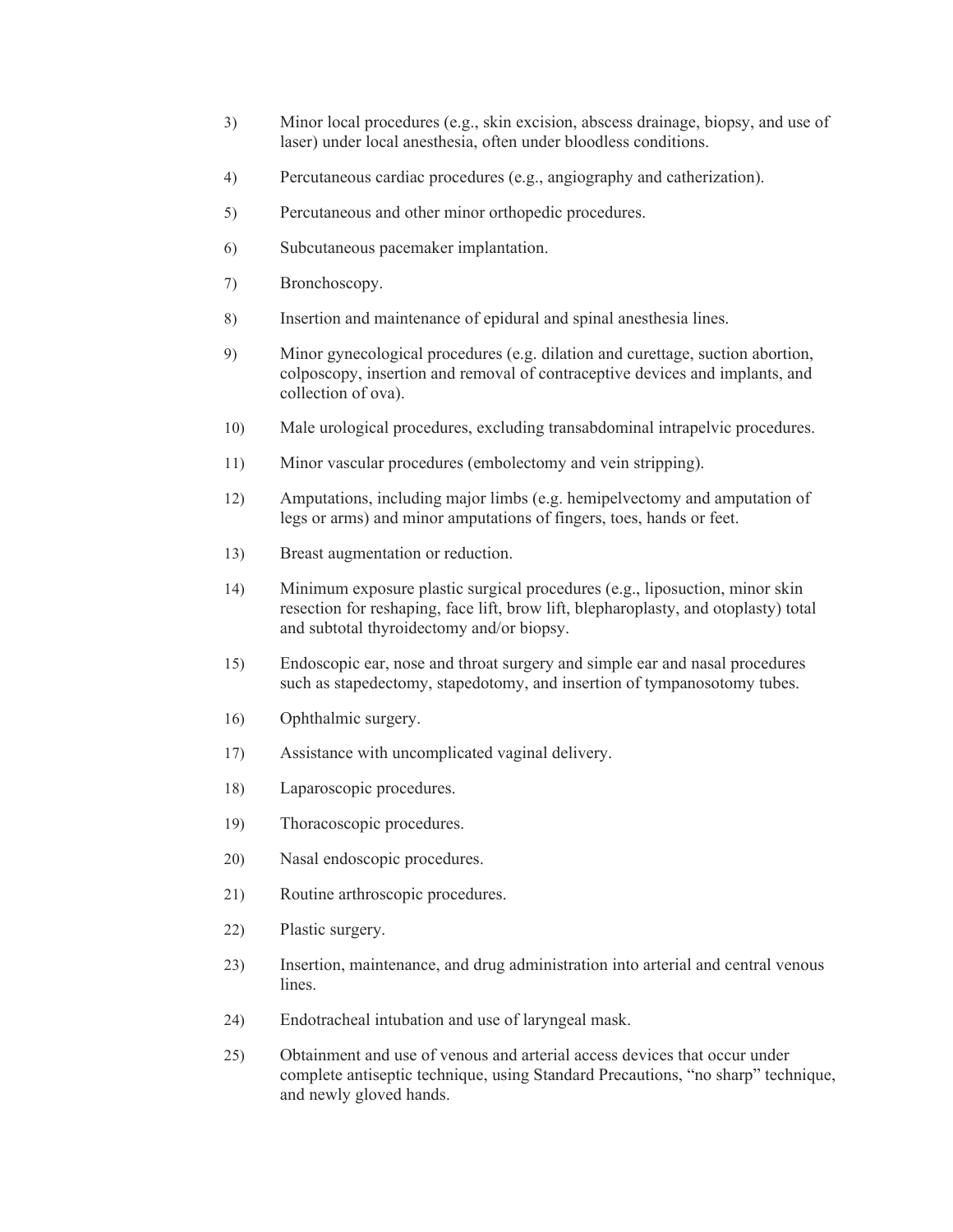- c. Category lll: Procedures for which there is definite risk of blood borne virus transmission or that have been classified previously as "exposure prone."
	- 1) General surgery, including nephrectomy, small bowel obstruction, cholecystectomy, subtotal thyroidectomy and elective abdominal surgery.
	- 2) Cardiothoracic surgery, including valve replacement, coronary artery bypass grafting, other bypass surgery, heart transplantation, repair of congenital heart defects, thymectomy and open lung biopsy.
	- 3) Open extensive head and neck surgery involving bones, including oncological procedures.
	- 4) Neurosurgery, including craniotomy, other intracranial procedures, and openspine surgery.
	- 5) Non-elective procedures performed in the emergency department, including open resuscitation efforts, deep suturing to arrest hemorrhage, and internal cardiac massage.
	- 6) Obstetrical/gynecological surgery, including cesarean section delivery, forceps delivery, hysterectomy, episiotomy, cone biopsy, ovarian cyst removal and other transvaginal obstetrical procedures involving hand-guided sharps (includes making and suturing an episiotomy).
	- 7) Orthopedic procedures, including total knee arthroplasty, total hip arthroplasty, major joint replacement surgery, open spine surgery and open pelvic surgery.
	- 8) Extensive plastic surgery, including extensive cosmetic procedures (e.g. abdominoplasty and thoracoplasty).
	- 9) Transplantation surgery, except skin and corneal transplantation.
	- 10) Trauma surgery, including open head injuries, facial and jaw fracture reductions, extensive soft tissue trauma and ophthalmic trauma.
	- 11) Interactions with patients in situations during which the risk of the patient biting the student is significant (e.g. interactions with violent patients or patients experiencing an epileptic seizure).
	- 12) Any open surgical procedure with a duration of more than 3 hours, probably necessitating glove changes.
- d. Special Circumstances.
	- 1) If done emergently, such as during trauma or resuscitation efforts, peripheral phlebotomy is classified as a Category lll procedure.
	- 2) If unexpected circumstances require converting to an open procedure (e.g. laparotomy or thoracotomy), the procedure becomes a Category lll.
	- 3) If opening a joint is indicated and/or use of power instruments (e.g. drills, etc.) is necessary, the procedure will then be a Category lll.